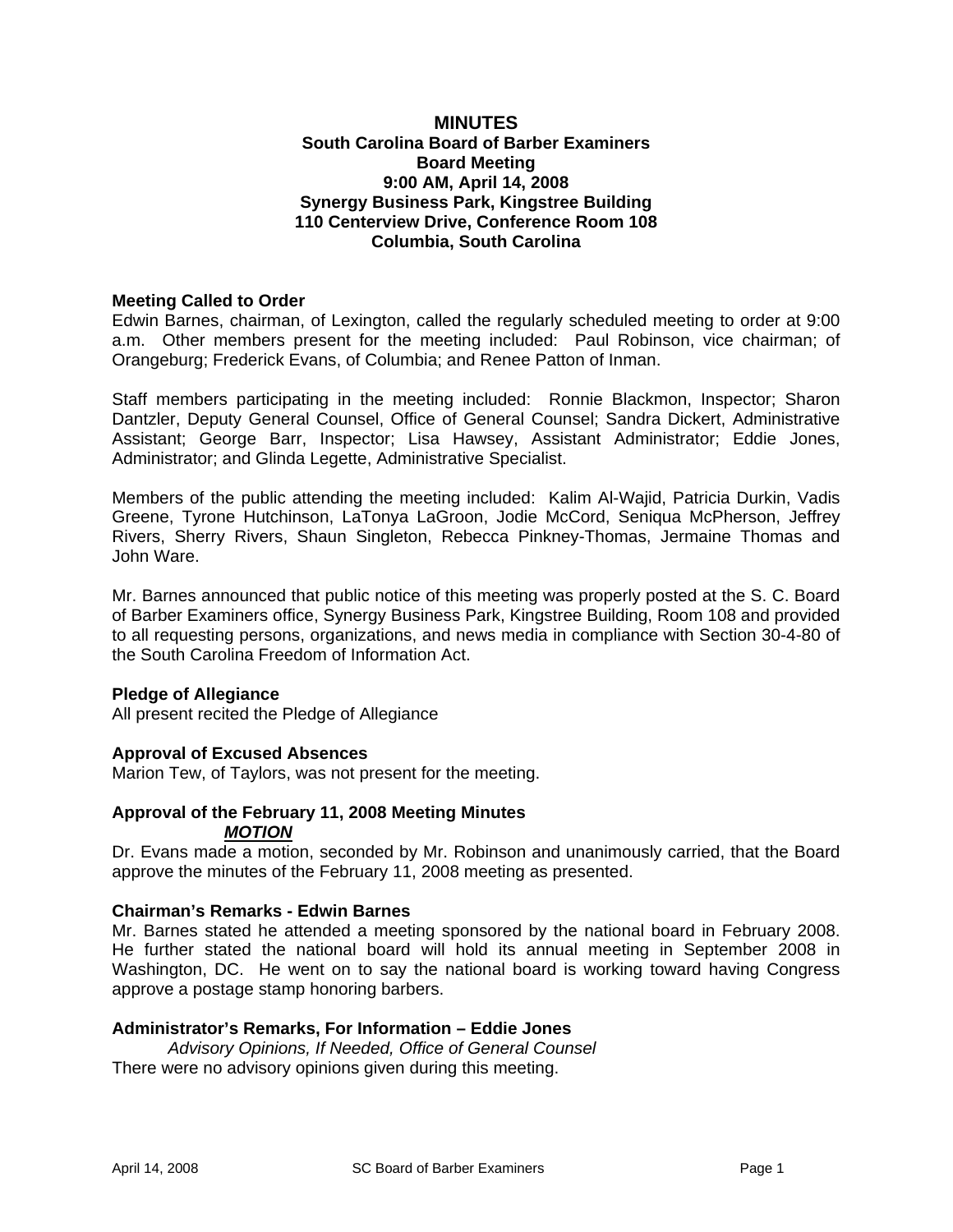# *Legislative Update, If Needed, Legislative Liaison Office*

Mr. Barnes stated he and Mr. Jones have been working to amend a bill working its way through the State Legislature that would allow barbers to work in salons with cosmetologists. He further stated legislation passed within the past few years that allows cosmetologists to work in barber shops.

Mr. Jones stated the amendment to Bill H.4022 will be heard by the full committee in a meeting scheduled for 2:00 p.m., Tuesday, April 15, 2008.

### *Inspection Report*

Mr. George Barr stated staff conducted 143 inspections on barber shops in February 2008 and during March 2008 staff conducted 119 inspections on barber shops. He noted staff has conducted 1,038 inspections since July 2008.

# **Unfinished Business**

1. Approval of School Application

# *J & J Barber Academy*

The Board reviewed and discussed a barber school application in regard to J & J Barber Academy during the February 11, 2008 meeting. Ms. Patton contacted staff prior to this meeting and stated she had question in regard to this matter and asked that application be placed on this agenda. Staff had also discovered that the Board did not take action in this matter during the February 2008 meeting.

Seniqua McPherson and John Ware appeared before the Board at this time.

Ms. Patton stated she had conducted an inspection on the school and had concerns on a door connecting the school to the barber shop.

Ms. McPherson stated an inspection was conducted on the school. She went on to say she received notification to appear before the Board during this meeting; however, she was not informed of what would be addressed during this meeting.

Mr. Ware stated the door between the barber shop and the school has been removed and the wall has been resurfaced. He further stated the inspector has been back to the school and was satisfied with the changes. He noted he believes that was the only issue. He went on to say there is only one instructor for the school. He said there are no longer any OJT students in the barber shop and that the school's name has been resolved.

Ms. Patton stated she could conduct an inspection on the school following today's meeting.

Mr. Robinson stated the more pressing issue was the instructor of record. He went on to say the individual listed as the main instructor for the school was also listed as the OJT instructor for the barber shop. He went on to say Mr. Ware could not be the school instructor as well as the OJT instructor.

Ms. McPherson noted the number of chairs listed on the application included an extra chair to have on hand should a chair break.

# *MOTION*

Dr. Evans moved the Board approve the school application pending final inspection by the Board. Ms. Patton seconded the motion, which carried unanimously.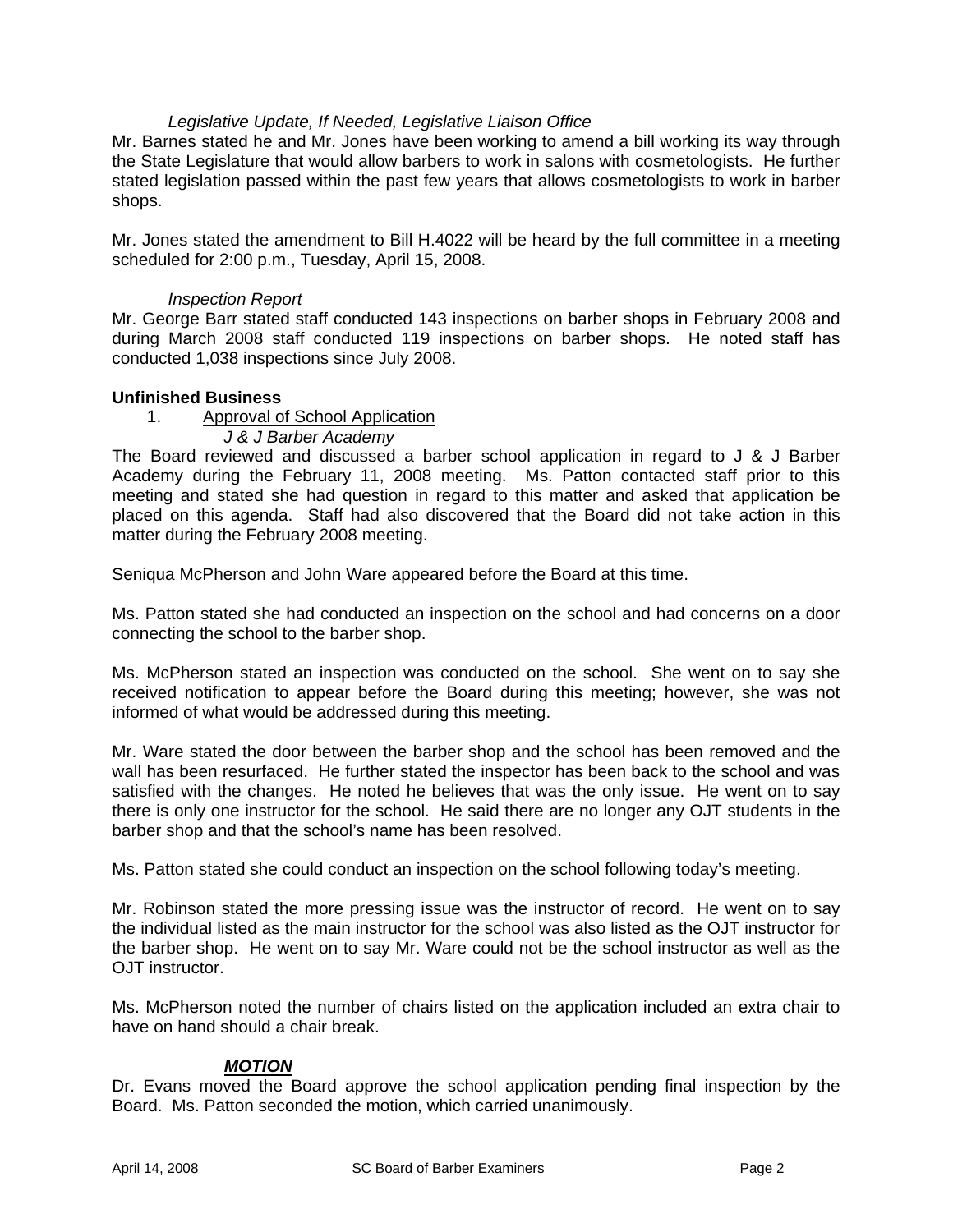# 2. Approval of Application for Examination and Licensure *Vadis Greene*

Mr. Vadis Greene initially appeared during August 2007 meeting during which time the Board questioned the hours listed on his transcript. In subsequent meeting either Mr. Greene or Mr. Al-Wajid could not appear before the Board. His application for the examination was initially brought to the Board for approval due to a criminal background report; however, the Board has taken issue with the transcripts submitted by Mr. Al-Wajid.

Vadis Greene and Kalim Al-Wajid appeared before the Board at this time and offered the following testimony.

Mr. Al-Wajid is the owner and OJT instructor at Makins New Creations in Laurens. He made a mistake on Mr. Greene's initial transcript as he was completing work for Harley's Barber College. He corrected the transcript after which his wife notarized the document. Mr. Greene was then involved in a serious accident and could not attend the December 2007 meeting. Mr. Al-Wajid has a corrected transcript which has not been notarized as Mr. Greene has not been in his presence.

Mr. Robinson stated the issue with Mr. Greene's application has been the transcript. The transcripts reflect that Maxine Al-Wajid signed the transcripts as being Mr. Greene's instructor.

Mr. Al-Wajid does not attempt to push the students to complete the paperwork. He gives the students extra time to complete the paperwork if it is needed. The OJT students receive approximately 40 to 48 hours of practical experience in the barber shop; however, he is not really giving them theory lessons. He allows approximately one hour of class room instruction per day. He has a transcript for Mr. Greene with a total of 1920 hours to present to the Board; however, the transcript has not been notarized as Mr. Greene has not been in his presence.

The Board advised Mr. Al-Wajid to submit a completed transcript, which includes the signature of a notary public. Dr. Evans suggested the Board table this matter to executive session to discuss this matter. He further stated this would allow Mr. Al-Wajid time to have the transcript notarized.

# **New Business**

1. Approval of DRC Report – February 11, 2008 Mr. Barr briefed the Board on the February 11, 2008 DRC Report.

# *MOTION*

Dr. Evans moved the Board approve the DRC Report and the Inspection Report. Ms. Patton seconded the motion, which carried unanimously.

# 2. Approval of IRC Report – March 20, 2008

Mrs. Dantzler reviewed the March 20, 2008 IRC Report with the Board.

# *MOTION*

Dr. Evans moved the Board approve the IRC Report as presented. Mr. Robinson seconded the motion, which carried unanimously.

3. Approval of Third Student Permit(s) *Jordan Bailey*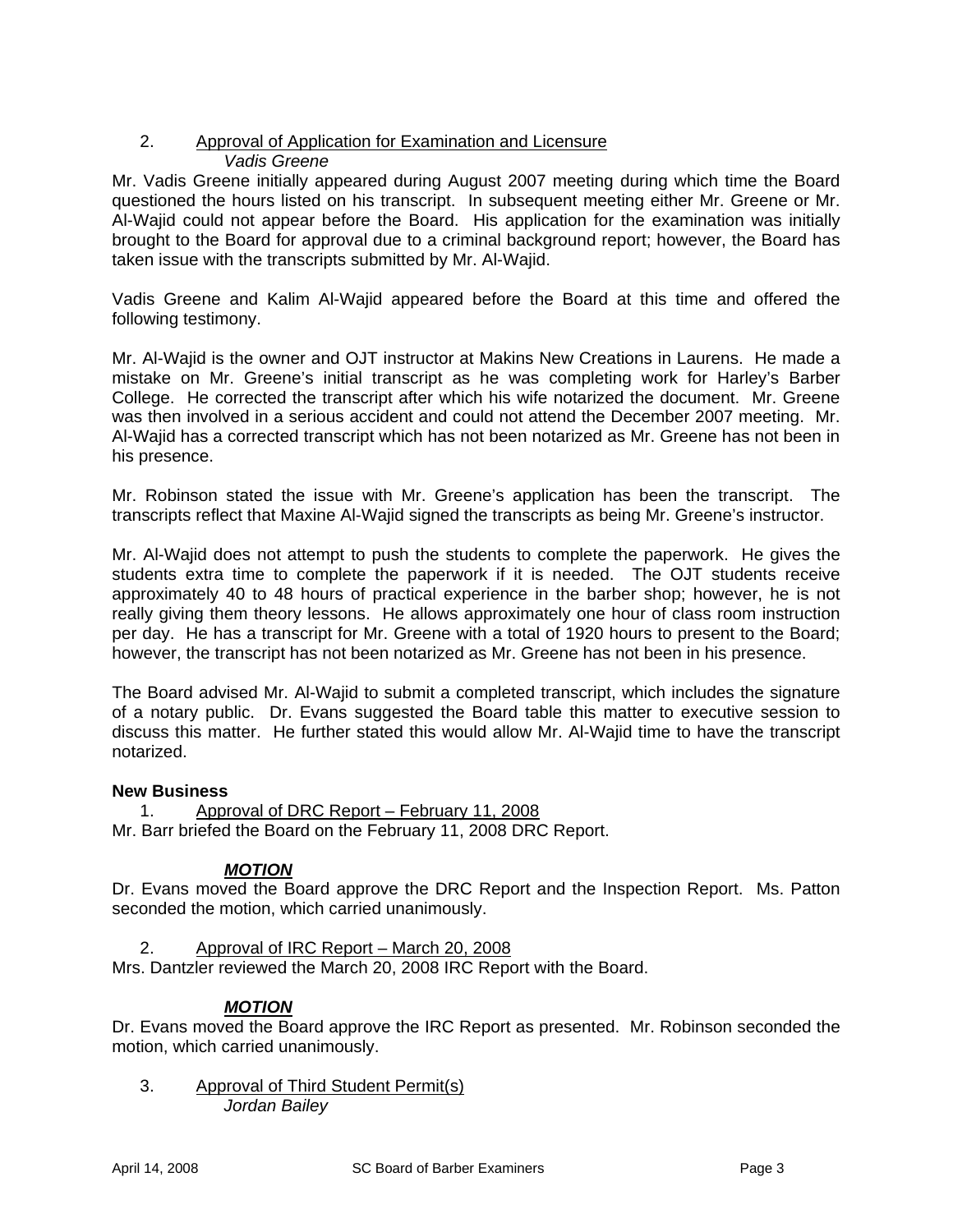# *John A. Cook, II Exzavia Giles Marcus Hammond*

These individuals had requested in writing to appear before the Board to ask for a third student permit. Staff properly notified these individuals in writing that the Board would hear their requests during this meeting; however, none of these individuals appeared.

# *LaTonya LaGroon*

The Board received a request from LaTonya LaGroon seeking the Board's approval of a third student permit. Staff notified Ms. LaGroon in writing by letter dated March 28, 2008 that the Board would review her request during this meeting and inviting her to attend the meeting to answer any questions the Board members may have regarding her request.

LaTonya LaGroon appeared before the Board at this time and offered the following testimony.

Ms. LaGroon has 1356 hours of OJT training. She attended training at #1 Cuts; however, they were traveling to different schools to train students. She hopes to attend NABS and train under Mary Neal. She last attended OJT classes in April 2006.

Ms. Hawsey stated Ms. LaGroon attended #1 Cuts, the barber school owned by Gregory Fields. She further stated after Mr. Fields' school closed Ms. LaGroon trained at his barber shop; however, she now wishes to return to school.

# *MOTION*

Dr. Evans made a motion the Board grant Ms. LaGroon a third student permit. Ms. Patton seconded the motion, which carried unanimously.

#### 4. Approval of Application for Examination and Licensure *Tyrone J. Hutchinson*

On February 22, 2008 the Board received a registered barber application for examination and licensure from Tyrone J. Hutchinson. Mr. Hutchinson answered 'yes' to the question asking if he had ever been charged, arrested, indicted, or convicted, pled guilty of, or pled nolo contendere for a violation of any federal, state, or local law (other than a minor traffic violation). His criminal history report reflects misdemeanor charges as well as felony charges of burglary and grand larceny. He was convicted of both charges, however, the burglary was suspended on service and he received five year probation. He was sentenced to five years in jail for the grand larceny charge. Staff notified Mr. Hutchinson by letter dated February 29, 2008 that the Board would review his application during this meeting and that he attend the meeting to answer any questions the Board members may have regarding his application.

Tyrone Hutchinson appeared before the Board at this time and offered the following testimony.

Mr. Hutchinson was living recklessly and was not thinking about his future when he was arrested on the drug charges. He served approximately 18 months in jail and served time on parole. He turned his life around after he got off of parole in 2004 and attended barber school in order to provide a living for his family. He is no longer on probation or parole. None of the incidents for which he was arrested happened in or near a barber shop.

# *MOTION*

Mr. Robinson made a motion, seconded by Dr. Evans and unanimously carried, that the Board grant Mr. Hutchinson the opportunity to take the examination and, upon successful completion,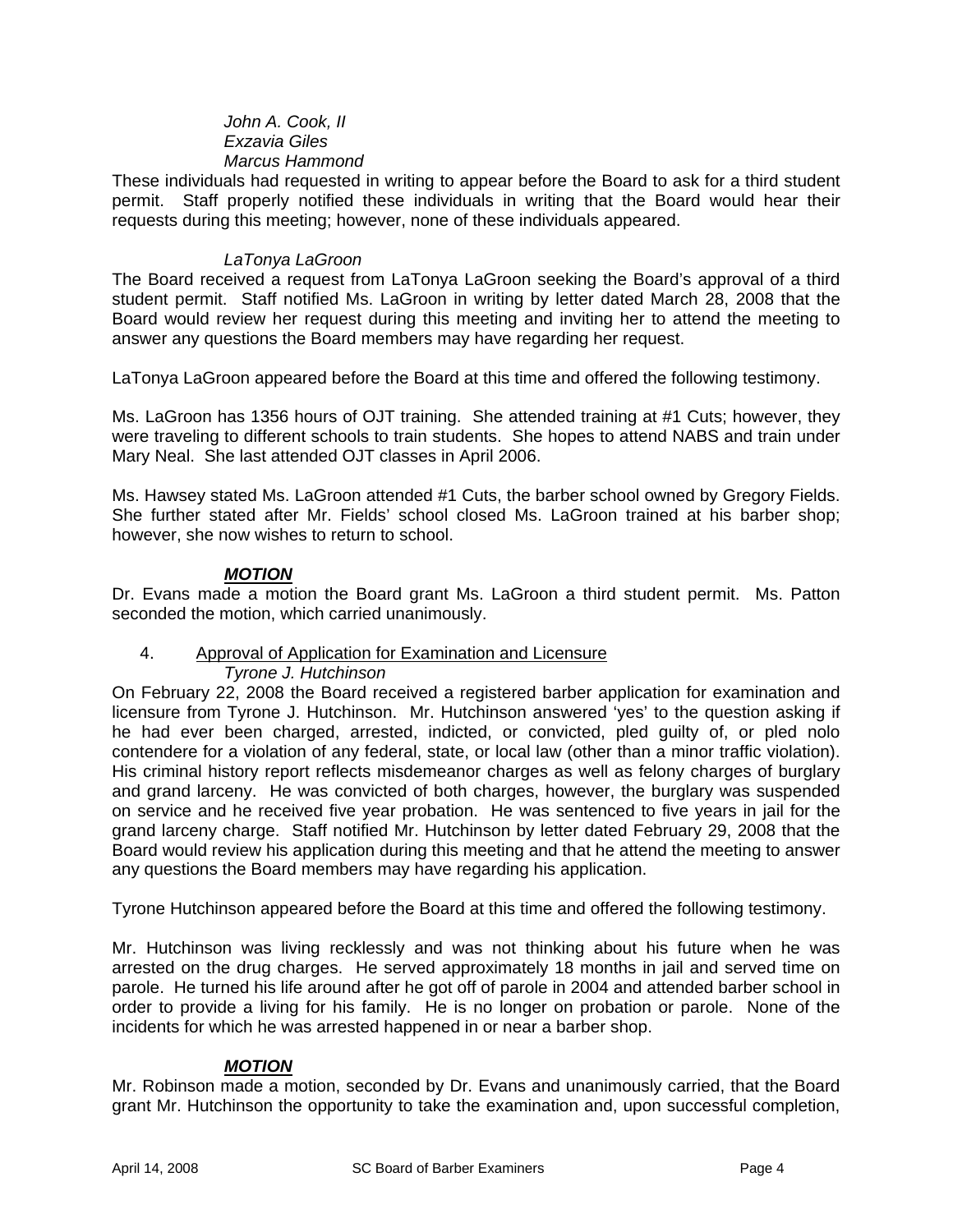be granted licensure, that his license be placed on probation for one year, and during his probation that he be required to provide a SLED report to the Board at his own expense.

# *Jeffrey G. Rivers*

On February 29, 2008 the Board received a registered barber reinstatement application from Jeffrey G. Rivers. Mr. Rivers answered 'yes' to the question asking if he had ever been charged, arrested, indicted, or convicted, pled guilty of, or pled nolo contendere for a violation of any federal, state, or local law (other than a minor traffic violation). His criminal history report reflects felony arrests and convictions involving the selling of illegal drugs. Staff notified Mr. Rivers by letter dated March 14, 2008 that the Board would review his application during this meeting and that he attend the meeting to answer any questions the Board members may have regarding his application.

Jeffrey G. Rivers appeared before the Board at this time and offered the following testimony.

He was released from prison in 2007 and will serve under the federal supervised release program until 2012. He became involved in the wrong crowd after high school, which is what led to the arrests. He attended barber college and obtained licensure and continued to cut hair while he was serving his sentence. He plans to live in the North Charleston area. His parole officer assisted him in being able to attend the Board meeting and will continue his supervised release program in North Charleston. None of the arrests took place in or near a barber shop.

# *MOTION*

Mr. Robinson moved the Board grant Mr. Rivers licensure, that his license be placed on a five year probation period during which time he is to provide a criminal history report to the Board, at his own expense, each year he is on probation.

# *Shaun Singleton*

On April 7, 2008 the Board received a barber assistant application from Shaun Singleton. Mr. Singleton answered 'yes' to the question asking if he had been arrested, indicted, convicted, pled guilty, or pled nolo contendre to violations of any federal, state or local law (other than a minor traffic violation). His criminal history report reflects a felony possession of a stolen vehicle for which he was convicted with time suspended to thirty months of probation. His record also reflects a felony charge of threatening the life of a family member for which he was also convicted. He was also charged and convicted of possession of a pistol by a felon and possession with intent to distribute drug paraphernalia. Staff notified Mr. Singleton by letter dated April 7, 2008 that the Board would review his application during this meeting and that he attend the meeting to answer any questions the Board members may have regarding his application.

Shaun Singleton appeared before the Board at this time and offered the following testimony.

Mr. Singleton is applying for a shampoo assistant license to allow him to work while he is attending barber school. He has realized his mistakes and wants to become a productive member of society. He is currently enrolled in school in Johnsonville. He is not on parole or probation. None of the offenses occurred in or near a barber shop.

# *MOTION*

Mr. Robinson moved the Board allow Mr. Singleton to take the exam and, upon successful passage, that he be granted licensure with one year probation during which time he is to provide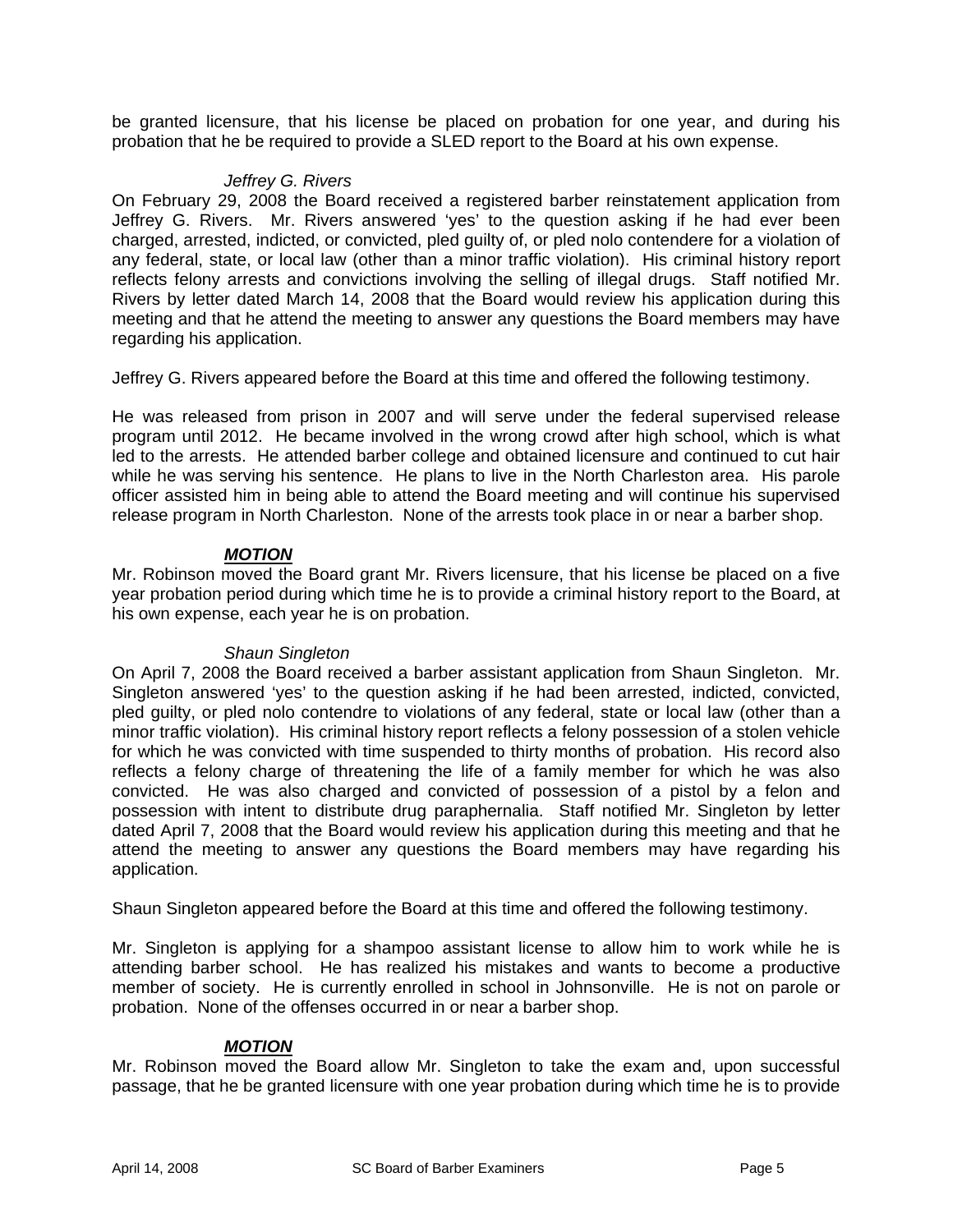the Board with a criminal history report at his own expense. Dr. Evans seconded the motion, which carried unanimously.

# *Jermaine Thomas*

The Board has received a registered barber reinstatement application from Jermaine Thomas. Mr. Thomas answered 'yes' to the question asking if he had been arrested, indicted, convicted, pled guilty, or pled nolo contendre to violations of any federal, state or local law (other than a minor traffic violation). His criminal history report reflects charges and convictions including illegal possession of a firearm, assault of a high and aggravated nature, criminal domestic violence, and simple assault. Staff notified Mr. Singleton by letter dated April 7, 2008 that the Board would review his application during this meeting and that he attend the meeting to answer any questions the Board members may have regarding his application.

Jermaine Thomas appeared before the Board at this time and offered the following testimony.

Mr. Thomas wants to provide for his family and to be with his children. He made mistakes in the past and is now on probation through 2009. He first became licensed in 1997 or 1998. He has a job. None of the arrests or charges occurred in or near a barber shop.

# *MOTION*

Mr. Robinson made a motion, seconded by Dr. Evans and unanimously carried, that the Board allow Mr. Thomas to take the examination, and after successful passage, that he be granted licensure with three years probation during which time he is to provide a criminal history report each year at his own expense.

- 5. Approval of Barber School Application
	- *a. Heyward Career and Technology Center*
	- *b. C. A. Johnson Preparatory Academy*

On March 10, 2008 the Board received a barber school application from Heyward Career and Technology Center. The school was notified in writing by letter dated March 14, 2008 that the Board would review the application during this meeting.

Sherry Rivers and Rebecca Pinkney-Thomas appeared before the Board at this time.

Mr. Robinson stated it is his understanding that the school has a cosmetology program and is now seeking approval for a barber program and a hair braiding curriculum. Ms. Pinkney-Thomas stated the hair braiding curriculum would be offered at C. A. Johnson High School. She went on to say the cosmetology program is offered at Heyward Career and Technology Center.

Mr. Robinson stated he has no problem with the barber program at Heyward Career and Technology Center.

On April 10, 2008 the Board received a barber school application from C. A. Johnson Preparatory Academy. The application included a schematic as well as the curriculum to be used for hair braiding classes as well as master hair care classes.

Kathy Greer, C. A. Johnson High School Principal, appeared before the Board at this time and offered the following testimony.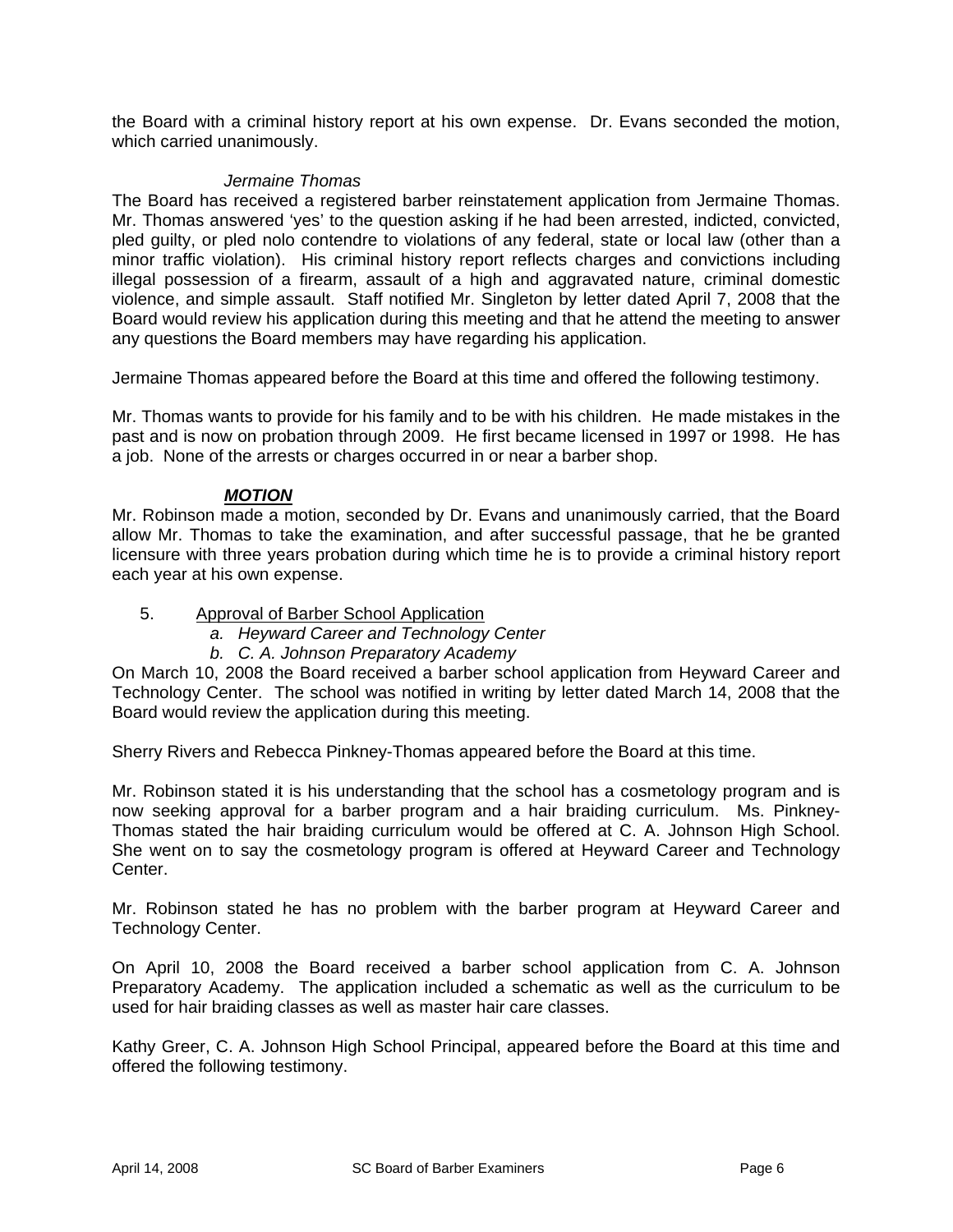Ms. Greer stated the instructor C. A. Johnson High School has chosen to hire to teach the braiding curriculum is a licensed cosmetologist as well as a master hair care specialist. She went on to say the school has slated a classroom as well as a lab.

Mr. Robinson stated the hair braiding curriculum has been approved under the auspices of the Barber Board. He further stated the hair braiding curriculum he has reviewed is well beyond the scope of the statute that governs braiders and barbers. He went on to say the curriculum is a cosmetology program and believes the school would have no problem having the curriculum approved by the Cosmetology Board. He noted the hair braiders governed by the Barber Board deal with natural hair only and cannot handle hair extensions. He informed Ms. Greer that the Board cannot approve the curriculum as comprehensive as it is and that the statute was not designed to teach students how to braid hair. He said the school could teach a one-day course as pursuant to the statute.

# *MOTION*

Dr. Evans made a motion, seconded by Mr. Robinson and unanimously carried, that the Board approve this application pending inspection by a Board member and a staff inspector.

# **Discussion Topic**

1. Master Hair Care Statute in Regard to Performing Skin Care and Use of Mechanical Devices – Patricia Durkin, Seven Doors. . .A City Salon

On February 20, 2008 the Board received a letter from Patricia Durkin seeking to discuss with the Board the statutes pertaining to performing skin care and the use of mechanical devices under the auspices of master hair care specialist. On March 27, 200 Ms. Hawsey received an electronic mail (e-mail) from Patricia Durkin asking the Board for clarification on practicing and teaching facials, as a master hair care specialist, (including the use of mechanical appliances, facial shaving, haircuts, hair color, permanent waving, natural manicures, facial waxing, cosmetic and makeup application, facial tinting and trimming, straightening and relaxing the hair, extension and hair replacement. She also asks who can perform pedicures. Staff notified Ms. Durkin by letter dated March 71, 2008 that the Board would be discussing this matter during this meeting and invited her to attend the meeting.

Patricia Durkin and Jodie McCord appeared before the Board at this time.

Ms. Durkin and Ms. McCord stated they are seeking clarification on Section 40-7-20, which states the definition of barbering. They are specifically interested in clarification on 'giving facial or scalp massages or treatments with oils, creams, lotions, or other preparations, either by hand or mechanical appliances' as defined in Section 40-7-20.

Mr. Barnes stated master hair specialists cannot perform anything other than rolling cream massages or use a vibrator to massage the face after a shave. He further stated microdermabrasion can only be performed by licensed estheticians and cannot be performed by a master hair care specialist.

Mrs. Dantzler stated Barber Board does not have authority over the scope of practice of estheticians. She further stated the scope of practice of estheticians is of some discussion by the Medical Board and the Board of Cosmetology.

Mr. Robinson noted that microdermabrasion was developed after the barber statues were written.